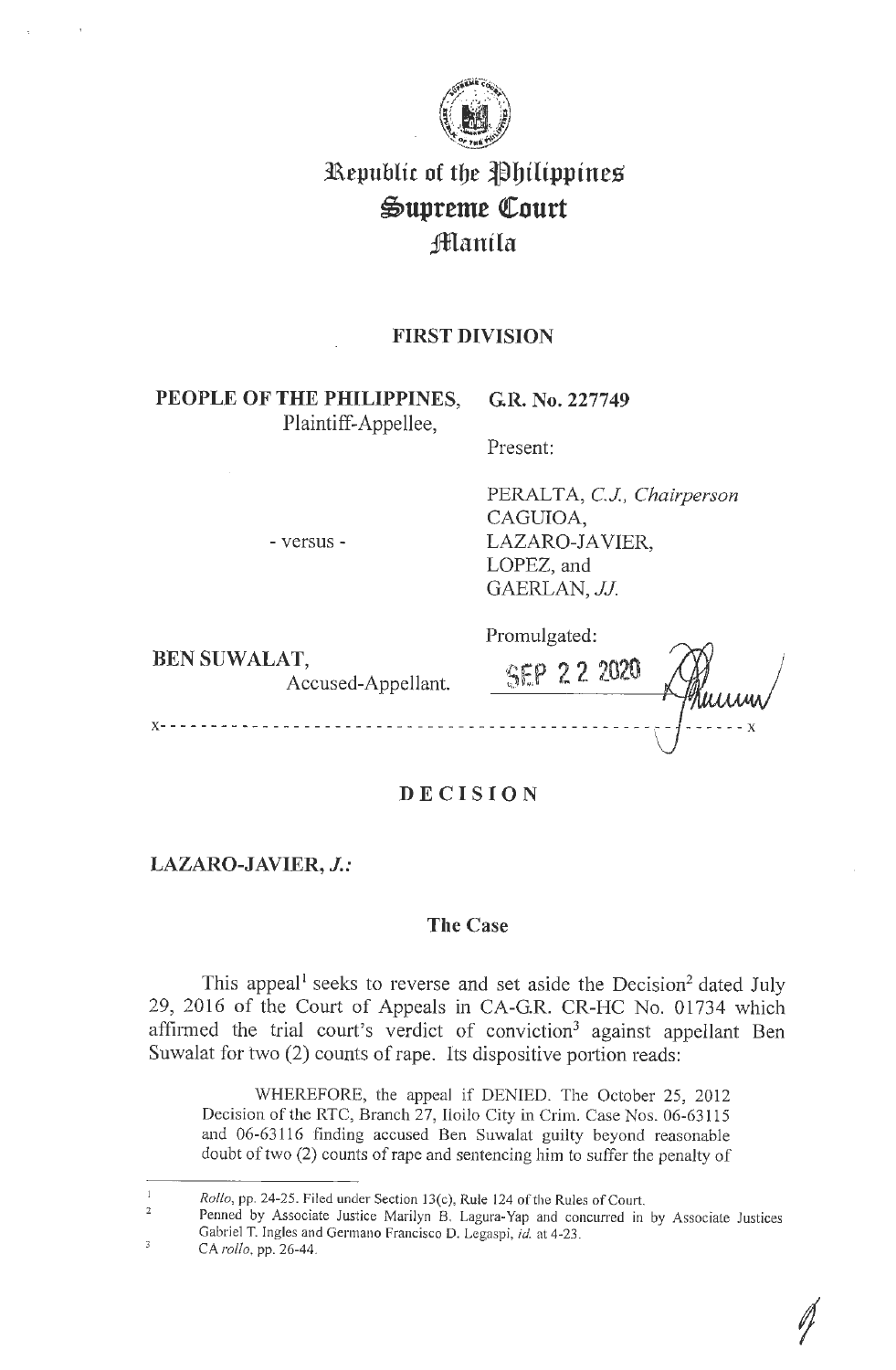$\mathscr{N}$ 

*reclusion perpetua* for each count is hereby AFFIRMED with the following MODIFICATIONS:

- 1) For each count of rape, accused is hereby ordered to pay CCC the following amount: civil indemnity of 75,000.00, moral damages of 75,000.00 and exemplary damages of 75,000.00.
- 2) All damages awarded in this case should be imposed with interest at the rate of six percent (6%) per annum from the finality of this judgment until fully paid.

SO ORDERED.<sup>4</sup>

#### **The Information**

Appellant was charged with two (2) counts of rape by carnal knowledge in relation to Republic Act No. 7610 (RA 7610), under the following Informations, *viz.:* 

#### **Criminal Case No. 06-63115**

That on or about November 1, 2006 **in** the Municipality of\_, Province of Iloilo, Philippines and within the jurisdiction of this Honorable Court, the above-named accused, with lust and lewd designs, taking advantage of nighttime to better attain his purpose, knowing of the mental disability of minor-victim, by means of force, threat and intimidation, and for other consideration, did then and there willfully, unlawfully and feloniously have carnal knowledge of  $[CCC]$ ,<sup>5</sup> a minor of fourteen years of age and a mental retardate, against her will and consent, to the damage and prejudice of said minor victim.

Contrary to law.<sup>6</sup>

#### **Criminal Case No. 06-63116**

That on or about August 2006 in the Municipality of Province of Iloilo, Philippines, and within the jurisdiction of this Honorable Court, the above-named accused, with lust and lewd designs, taking advantage of nighttime to better attain his purpose, knowing of the mental disability of minor-victim, by means of force, threat and intimidation, and for other consideration, did then and there willfully, unlawfully and feloniously have carnal knowledge of [CCC], a minor of fourteen years of age and a mental retardate, against her will and consent, to the damage and prejudice of said minor victim.

 $\boldsymbol{6}$ 

 $\overline{4}$ *Rollo,* p. 22.  $\overline{5}$ 

The real name of the victim, her personal circumstances and other information which tend to establish or compromise her identity, as well as those of her immediate family, or household members, shall not be disclosed to protect her privacy, and fictitious initial shall, instead, be used in accordance with *People v. Cabalquinto* [533 Phil 703 (2006)] and Amended Administrative Circular No. 83-2015 dated September 5, 2017.

*Rollo,* pp. 4-5.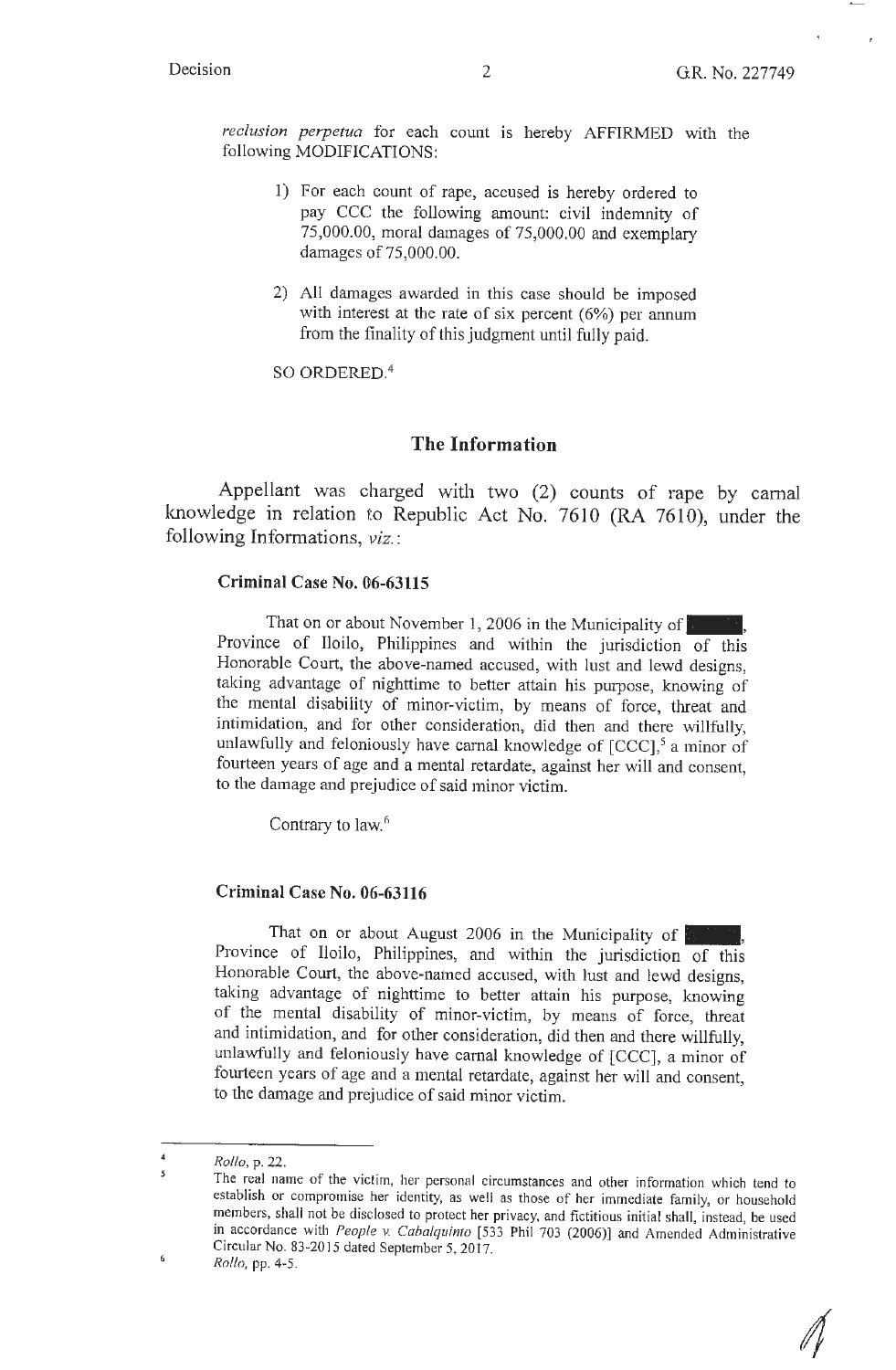Contrary to law.<sup>7</sup>

The cases were raffled to the Regional Trial Court (RTC)-Iloilo City, Branch 27 and docketed as Criminal Case Nos. 06-63115 and 06-63116, respectively.

## **Arraignment and Plea**

On arraignment, appellant pleaded "not guilty" to both charges.<sup>8</sup>

During the trial, complainant CCC, Elsie Agcanas, Dr. Ma. Ruby Duyag (Dr. Duyag), PO1 Romadel Velasco (PO1 Velasco), Dr. Ali Robles (Dr. Robles) and complainant's father testified for the prosecution. On the other hand, appellant, his wife, and his neighbor testified for the defense.

The prosecution presented the following documentary evidence: complainant's sworn statement, police blotter report, complainant's certificate of live birth, complainant's medico-legal certificate, affidavit of Elsie Agcanas, psychological report, and psychiatric report.

#### **The Prosecution's Version**

Complainant testified that appellant raped her twice when she was fourteen (14) years old. The first rape incident happened in the evening of August 2006. On that day, her father went to appellant's house to make charcoal. In the evening of that day, her father left her and her sister to sleep at appellant's house. Her sister slept between her and appellant's wife on the same bed.

She was roused from sleep when she felt pain and saw appellant on top of her. He had removed her shorts and panties, mounted her, and forcefully inserted his penis into her vagina. She kicked, punched, and pushed him away. But he threatened to kill her if she told her father, and something more would happen if she woke up her sister and his wife.

The following morning, appellant again threatened to waylay and kill her if he heard anything about the rape incident. Meantime, she told her father that she saw blood on her panties but the latter thought it was just her menstruation. She did not tell her father about the rape incident because she was scared of appellant.<sup>9</sup>

On November 1, 2006, appellant again raped her inside their own house. Around 10 o'clock in the evening of October 31, 2006, appellant

 $\bar{7}$ *Id.* at 5.

 $\overline{8}$ *Id.*   $\overline{Q}$ 

TSN dated July 24, 2007, pp. 2-7; TSN dated August 7, 2007, pp. 16-23.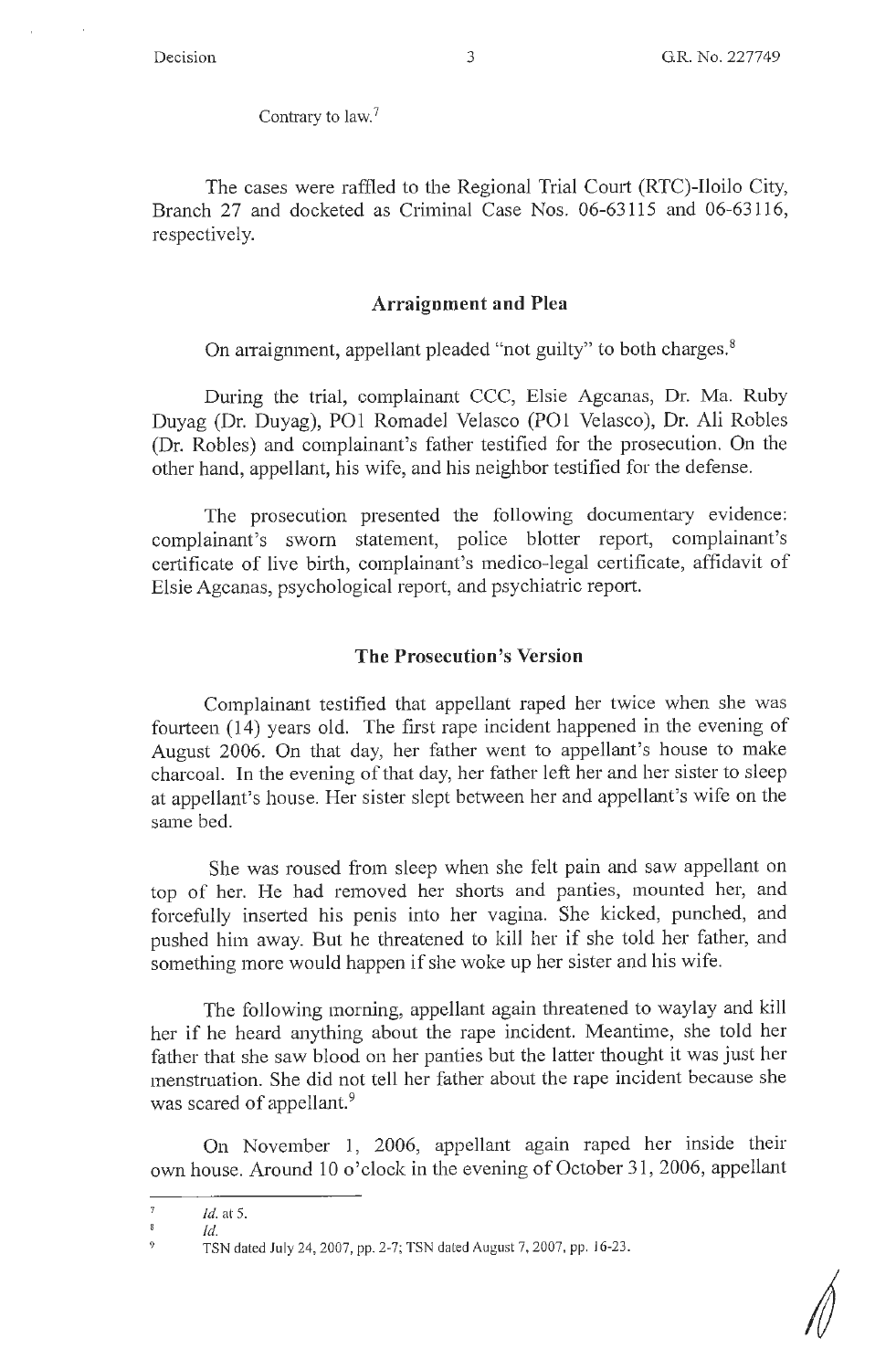went to their house, asked coffee from her father, then slept on a bench downstairs. She, her sister, and her father slept on the elevated portion of their house. She slept on their bed, while her sister and father slept on the floor beside the bed. Around 4 o'clock the following morning, appellant went to her bed, undressed her, mounted her and forcibly thrusted his penis into her vagina. She pushed and kicked him off the bed, but he stood up and mounted her anew. He then held both her hands with his one hand, and pressed a knife against her body with his other hand. He threatened to impale her with the knife if she tried to shout or made any noise. She cried helplessly out of pain and fear. She tried but failed to wake up her father. After appellant left, she told her father that appellant raped her. They then went to the barangay and **Police Station** to charge appellant with two (2) counts of rape. She underwent medico-legal examination at the Western Visayas Medical Center in Mandurriao, Iloilo City. <sup>10</sup>

**Dr. Duyag** testified that she examined complainant. She found an old hymenal laceration at 5 o'clock position. Based on this finding and her interview with complainant, she concluded that complainant was sexually abused.<sup>11</sup>

**Elsie Agcanas,** a child development social worker at the Department of Social Welfare and Development (DSWD) Child Development,  $\mathbb{R}$  is  $\mathbb{R}$  in  $\mathbb{R}$ . Iloilo, testified that in the morning of November  $\overline{1, 2006}$ , the barangay captain requested her to accompany complainant and complainant's father to the **Figure 1** police station where complainant was subsequently investigated. She also got appellant himself to go with her to the police station. There, complainant identified appellant as the person who raped her. Appellant was thereafter detained. <sup>12</sup>

**Dr. Robles,** a psychiatrist at the Western Visayas Medical Center, Mandurriao, Iloilo City, testified that based on her examination of complainant on May 25, 2007, she found that complainant could not conclusively be considered a mental retardate as the latter performed well in her adaptive skills. She also opined that complainant can improve her mental ability given suitable education for her age.  $13$ 

**Amelita Lelia Piojo,** a psychologist, testified that Dr. Ali Robles referred complainant to her for psychological evaluation. After conducting a series of examinations on complainant, they concluded that although complainant's mental age was eight (8) years old, her level of adaptive skills was not of a mental retardate. <sup>14</sup>

*1* 

<sup>10</sup>  TSN dated July 24, 2007, pp. 8-13; TSN dated August 7, 2007, pp. 22-28; TSN dated March I, 2011, pp. 2-9; TSN dated December 11, 2007, pp. 2-15,

II TSN dated August 7, 2007, pp. 33-46; *rollo,* p. 15

<sup>12</sup>  TSN dated December 11, 2007, pp. 2-15.

 $13$ *Rollo,* p. 7.

<sup>14</sup>  *Id.*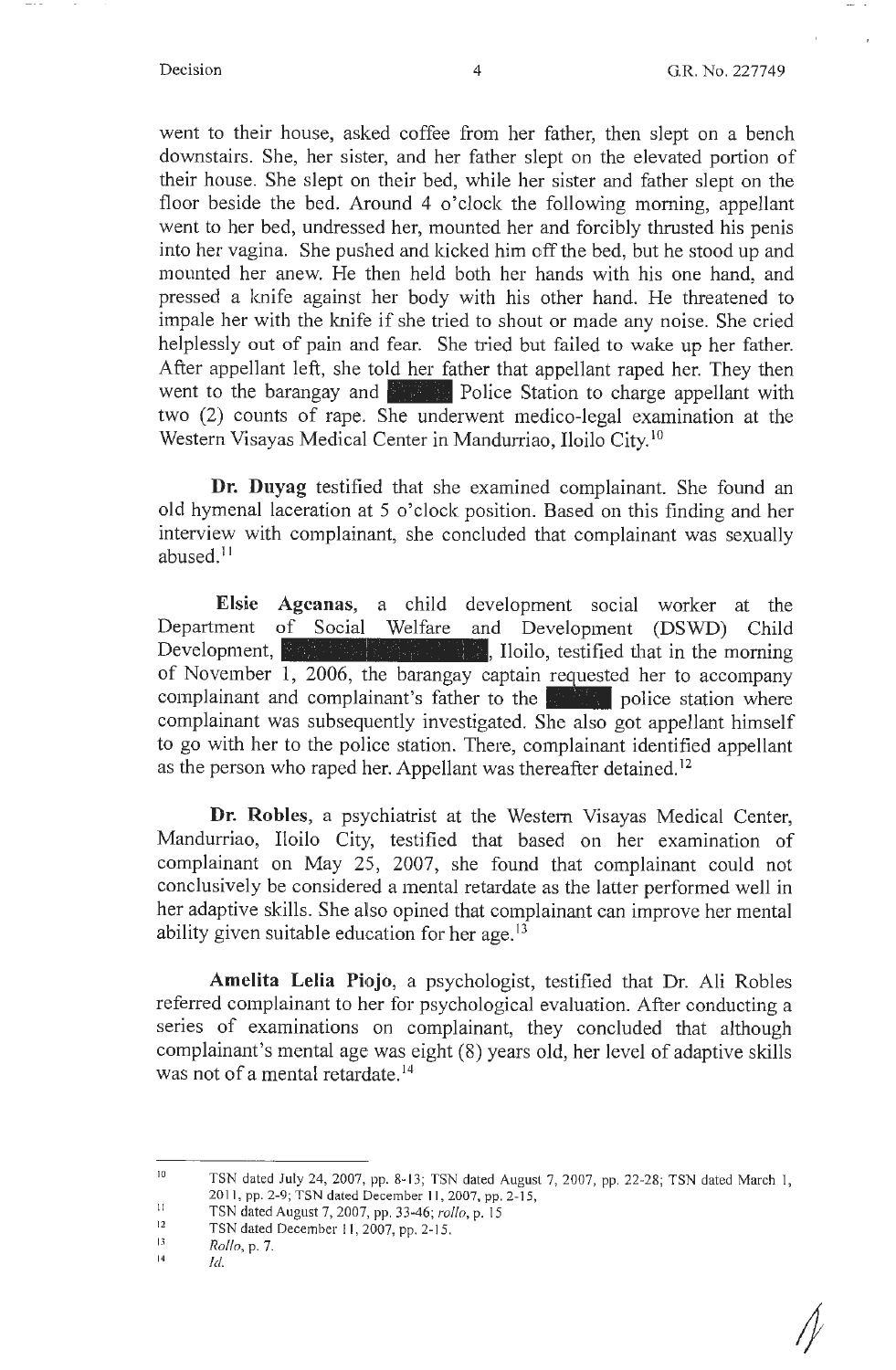**POI Velasco,** a member of the Calinog Philippine National Police (PNP) assigned at the Women and Children Protection Center, testified that on November **1,** 2006, complainant, complainant's father and Elsie Agcanas came to the police station to report the alleged rape incidents committed by appellant. She took complainant's statement and referred her for medical examination at the Western Visayas Medical Center. She and other police officers headed to Brgy. Agcalaga to effect appellant's arrest. But they decided to return when they received information that the barangay is NPA infested. They asked Elsie Agcanas instead to fetch and bring appellant to the police station. When appellant arrived at the station, complainant pointed to him as the one who raped her. They, thus arrested and detained appellant. <sup>15</sup>

Complainant's father corroborated complainant's testimony. He testified that appellant was in their house in the evening of October 31, 2006. The following morning, he found appellant already sleeping under the bed where complainant was sleeping. When complainant told him about the alleged rape incidents, they reported the same to the barangay. Thereafter, Elsie Agcanas accompanied them to the police station.

#### **The Defense's Version**

Appellant denied the charge. He admitted that complainant went to his house with her father sometime in August 2006, but denied that she slept there. While they were in his house, complainant never left her father's side. He never went to complainant's house in the evening of November **1,**  2006 as he was then in his own house together with his wife and their neighbor.<sup>16</sup>

In the morning of November 1, 2006, his wife went to Passi to visit the grave of her deceased relatives in the cemetery. He did not go with her as he helped butcher his neighbor's pig from 9 to 10 o'clock in the morning. Around 11 o'clock in the morning, his other neighbor Elsie came to his house to bring him to the police station for complainant's rape charges against him. He willingly went with Elsie, for only a guilty person would be afraid to go to the police. He was not arrested. But he was put in jail when he arrived at the police station.<sup>17</sup>

Appellant's neighbor confinned that appellant was one of the seven (7) or eight (8) men who helped butcher his pig on November 1, 2006, from 8 o'clock until 10 o'clock in the morning. <sup>18</sup>

<sup>15</sup> *Id.* at 7-8.

 $\frac{16}{17}$  *Id.* at 8.

<sup>17</sup> *Id.* 

 $18$  *Id.* at 8-9.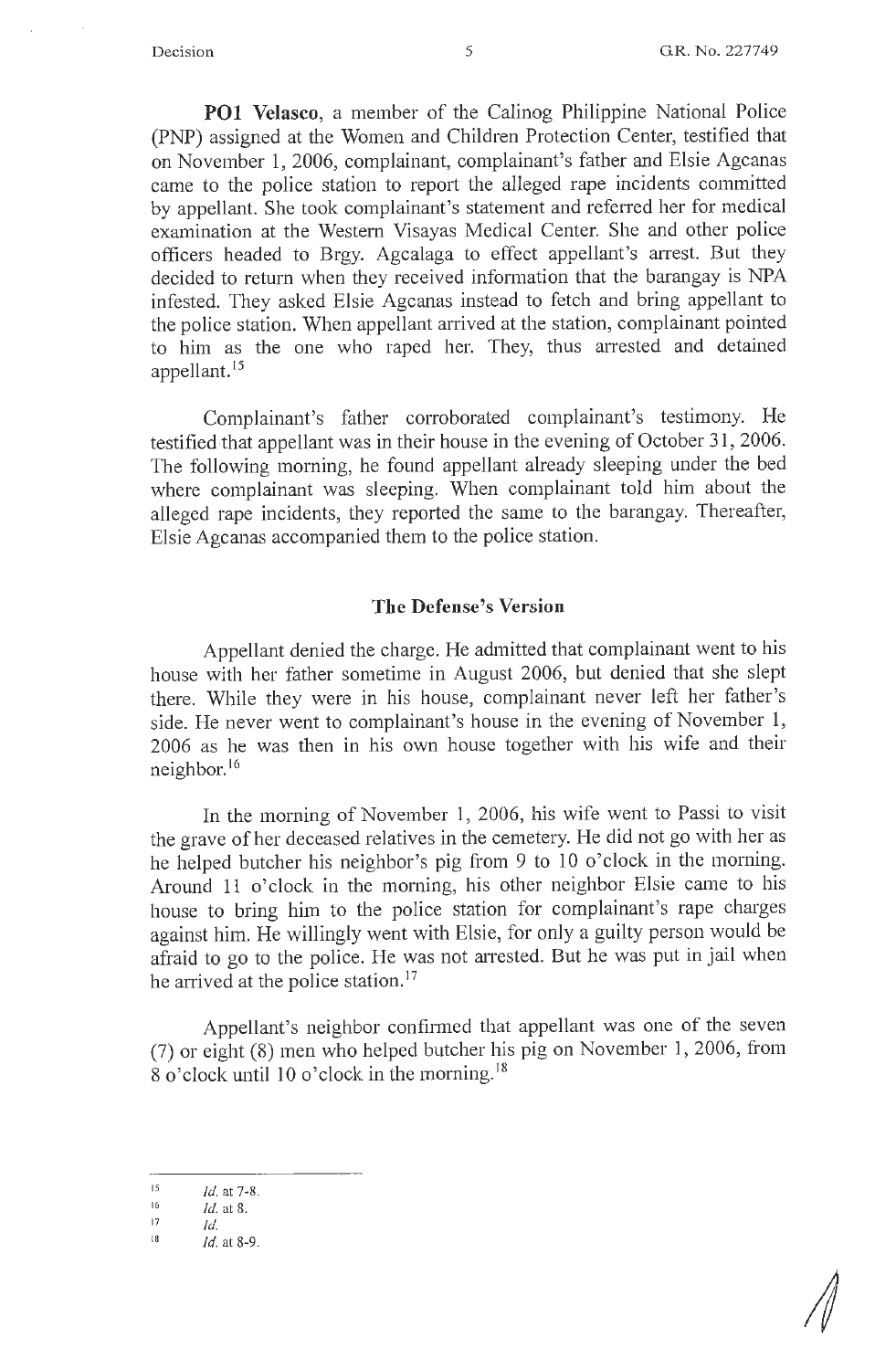Appellant's wife testified that around 8 o'clock in the evening of October 31, 2006, their neighbor went to their house and talked with appellant about the pig they would butcher the next morning. Their neighbor left around 11 o'clock in the evening. Thereafter, she and appellant went to sleep, then woke up around 5 o'clock the next morning. She left for Passi around 7 o'clock in the morning. When she learned about appellant's arrest later in the afternoon, she went back to  $\sim$  to see him. Three (3) days later, she met complainant and the latter's father who told her that he wanted to settle the case. The two  $(2)$  did not sleep in their house.<sup>19</sup>

# **The Trial Court's Ruling**

By Decision<sup>20</sup> dated October 25, 2012, the trial court rendered a verdict of conviction, *viz.:* 

WHEREFORE, finding the accused BEN SUWALAT guilty beyond reasonable doubt of two counts of rape by carnal knowledge under paragraph 1 of Article 266-A of the Revised Penal Code as amended by R.A. 8353, he is hereby sentenced to suffer the penalty of *reclusion perpetua* in each case. He is ordered to pay CCC the amount of PS0,000.00 as civil indemnity and PS0,000.00 as moral damages in each case.

#### SO ORDERED.2<sup>1</sup>

#### **The Proceedings before the Court of Appeals**

On appeal, appellant faulted the trial court for finding him guilty of two (2) counts of rape despite the victim's alleged incredulous testimony and the prosecution's purported failure to prove his guilt beyond reasonable doubt. Appellant essentially argued: (1) His warrantless arrest was illegal as the police officers did not have any personal knowledge of the rape he allegedly committed; and (2) Complainant's testimony was hardly straightforward, much less, categorical, thus, casting doubt on the consummation of rape and the identity of the assailant.

On the other hand, the Office of the Solicitor General (OSG), through Assistant Solicitor General Raul J. Mandin and Associate Solicitor Ormil D. Go, maintained that the prosecution was able to establish appellant's guilt beyond reasonable doubt. Appellant was deemed to have waived any objection against his warrantless arrest when at the arraignment, he did not timely raise it.<sup>22</sup>

<sup>19</sup>  *Id.* at 9.

<sup>20</sup>  Penned by Judge Ma. Elena G. Opinion, CA *rol/o,* pp. 26-44.

<sup>21</sup>  Id. at 43 -44.

<sup>22</sup>  CA *rollo,* pp. 77-93.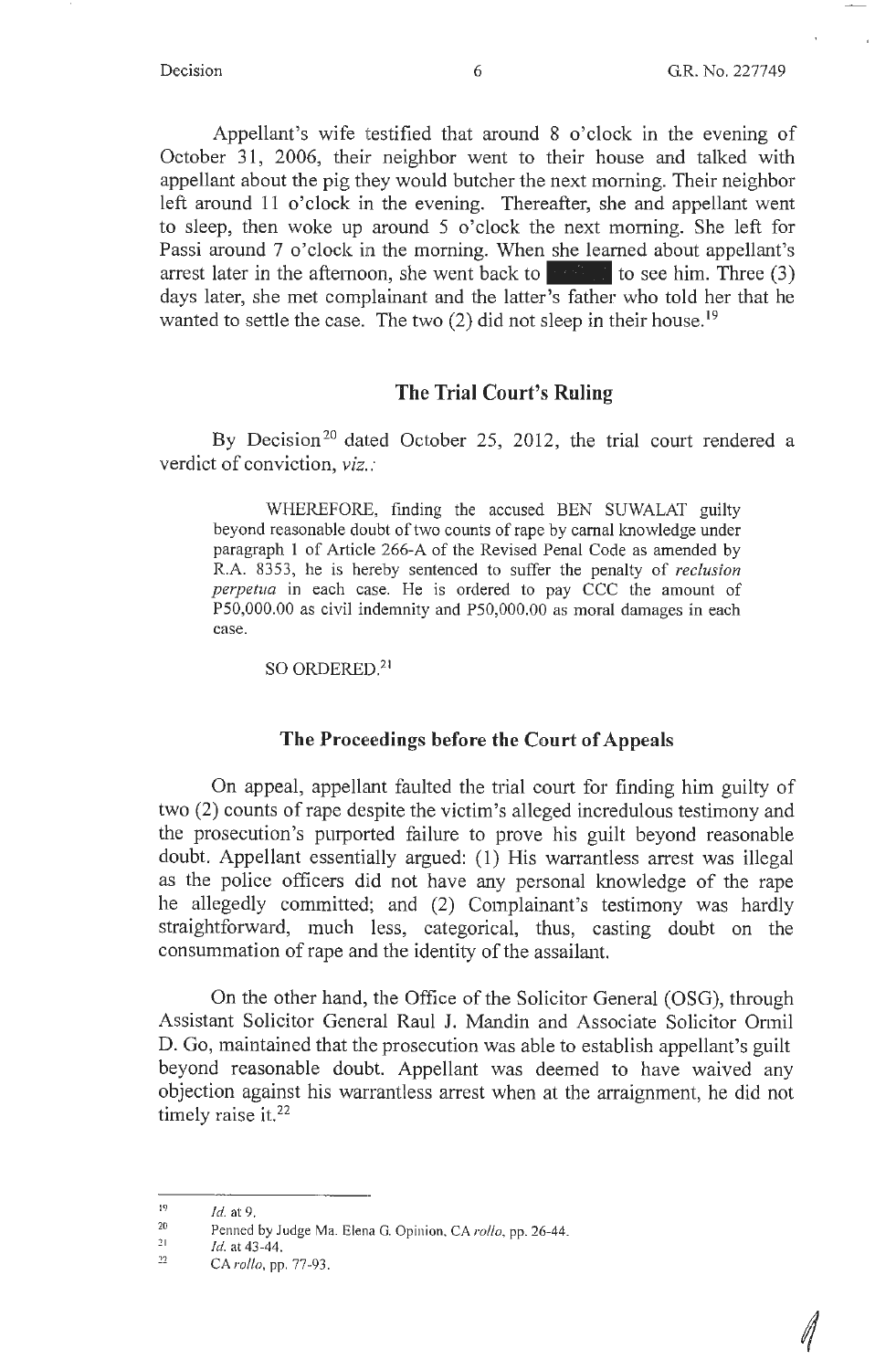### **The Court of Appeals' Ruling**

In its assailed Decision<sup>23</sup> dated July 29, 2016, the Court of Appeals affirmed in the main but modified the award of damages and interest pursuant to *People v. Jugueta.* **<sup>24</sup>**

#### **The Present Appeal**

Appellant now seeks affirmative relief from the Court and prays anew for his acquittal. In compliance with Resolution<sup>25</sup> dated January 23, 2017, appellant and the People both manifested that, in lieu of supplemental briefs, they were adopting their respective briefs filed before the Court of Appeals. $26$ 

#### **Issue**

Did the Court of Appeals err in convicting appellant of two (2) counts of rape?

#### **Ruling**

We affirm with modification.

*The RTC and the CA correctly appreciated the prosecution's evidence supporting appellant's conviction* 

Rape is defined and penalized under Article 266-A, paragraph 1 of the Revised Penal Code (RPC), as amended by Republic Act No. 8353 (RA 8353), *viz:* 

Art. 266-A. *Rape: When and How Committed.* - Rape is committed -

1) By a man who shall have carnal knowledge of a woman under any of the following circumstances:

a) Through force, threat or intimidation;

||)<br>|

<sup>23</sup>  Penned by Associate Justice Marilyn B. Lagura-Yap and concurred in by Associate Justices Gabriel T. Ingles and Germano Francisco D. Legaspi, all members of the Eighteenth Division, *id.*  at 2-19.

<sup>24</sup>  783 Phil. 848, (2016).

<sup>25</sup>  *Rollo,* pp. 29-30.

<sup>26</sup>  *Id.* at 50-52, 39-42.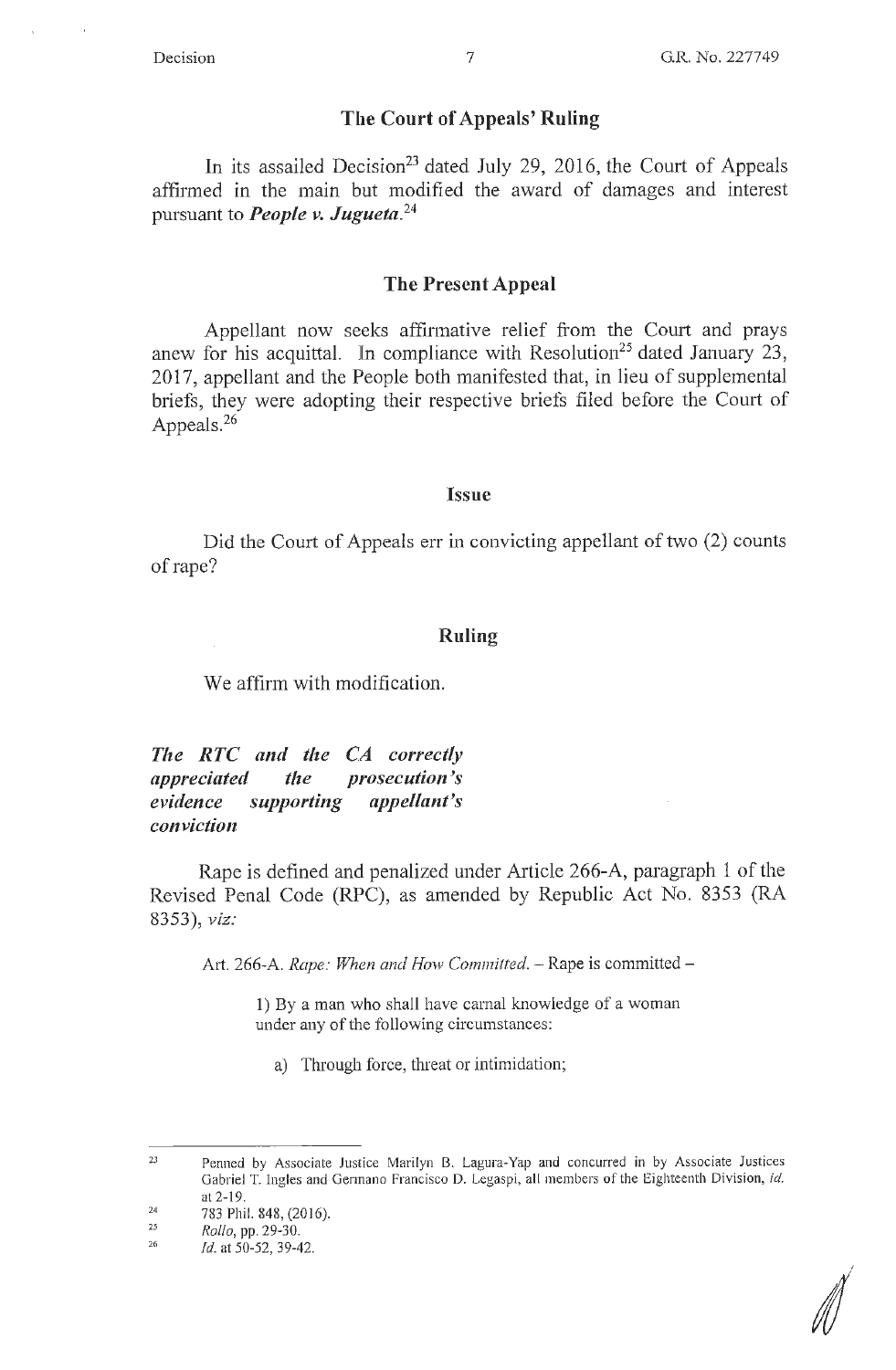- b) When the offended party is deprived of reason or otherwise unconscious,
- c) By means of fraudulent machination or grave abuse of authority; and
- d) When the offended party is under twelve (12) years of age or is demented, even though none of the circumstances mentioned above be present.

Rape requires the following elements: (1) the offender had carnal knowledge of a woman; and (2) the offender accomplished such act through force or intimidation, or when the victim was deprived of reason or otherwise unconscious, or when she was under twelve (12) years of age or was demented.

Here, the prosecution had established beyond moral certainty the elements of carnal knowledge and force or intimidation in both cases. Complainant positively identified appellant as the man who had carnal knowledge of her against her will on two (2) separate occasions, thus:

- Q. And what happened when you were in the house of Ben Suwalat in August of 2006?
- A. (Witness is crying) Ben Suwalat and my father left the house and the wife of Ben Suwalat watched T.V. at the house of her uncle.
- Q. And what happened next?
- A. The wife of Ben Suwalat made us sleep in their room together with her and then Ben Suwalat went inside the room and then rape me.
- Q. And how did Ben Suwalat rape you?
- A. Ben Suwalat remove my clothing then he laid on top of me and then he made it enter.
- Q. Where did he made his penis enter?
- A. Into my vagina.<sup>27</sup>

**XXX XXX XXX** 

- Q. Now, did you fight Ben Suwalat when he made his penis into your vagina?
- A. Yes, ma'am.
- Q. How did you fight him?
- A. I pushed him. Then he threatened me and talked to me after I pushed him.
- Q. What did he threaten you?
- A. He told me if I will tell my father he will kill me.
- Q. And what did you do when he told you that if you tell your father he will kill you?

*(* 

<sup>27</sup>  Id. at 11-12.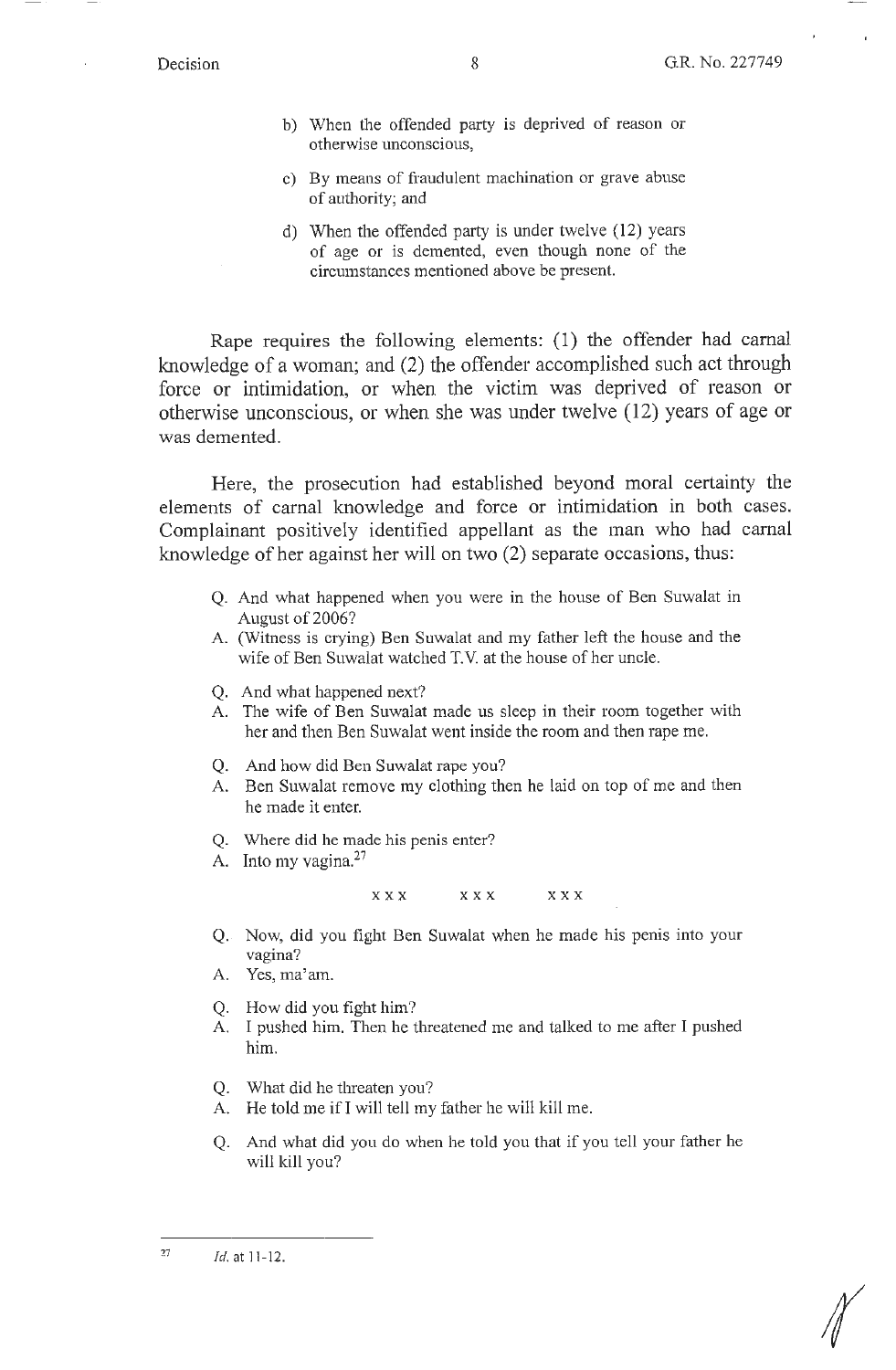- A. I was afraid that is why, the following morning when he told me that if he will hear anything regarding that incident he will waylay me and kill me.
- Q. Now, how did you feel when Ben Suwalat inserted his penis into your vagina.
- A. Pain.
- Q. Did you shout when Ben Suwalat laid on top of you?
- A. (Witness crying) I just pushed him. I did not shout because his wife was on my side.
- Q. Did you not try to wake up his wife?
- A. I was afraid to awaken his wife because according to Ben if his wife will know about of what happened, something more might happen.<sup>28</sup>

XXX XXX XXX

- Q. Now, when you say that you were afraid because Ben told you that if his wife will awaken something more will happen, you are trying to say that Ben Suwalat will do something bad against you if you will awaken his wife?
- A. Yes, ma'am.
- Q. Now, when you said that you were sleeping when Ben enter(ed) the room and laid on top of you, did Ben Suwalat say something to you when he first laid on to you?
- A. Yes, ma'am.
- Q. What did he say?
- A. He said that he will just think about what he will do to me if someone will know what he did to me. If I will be still alive.<sup>29</sup>
- Q. And because of what Ben Suwalat said to you, did you feel very afraid of Ben Suwalat?
- A. Yes, ma'am I was afraid.
- Q. Now, when Ben Suwalat entered his penis into your vagina, did you try to kick him?
- A. Yes, ma'am.
- Q. And were you able to kick him?
- A. Witness is nodding in the affirmative.
- Q. And what happened to Ben Suwalat when you kicked him?
- A. He went out of the room.
- Q. When you kicked him. Was that before or after he inserted his penis into your vagina?
- A. Before he inserted.
- Q. You said that after you kicked him he left his room, when did he left the room, after or before he inserted his penis into your vagina?
- A. After.<sup>30</sup>

**XXX XXX XXX** 

Q. Now what happened on November 1, 2006?

30 *Id.* at 13.

//

<sup>28</sup>  *Id.* at 11-12.

<sup>29</sup>  *Id.*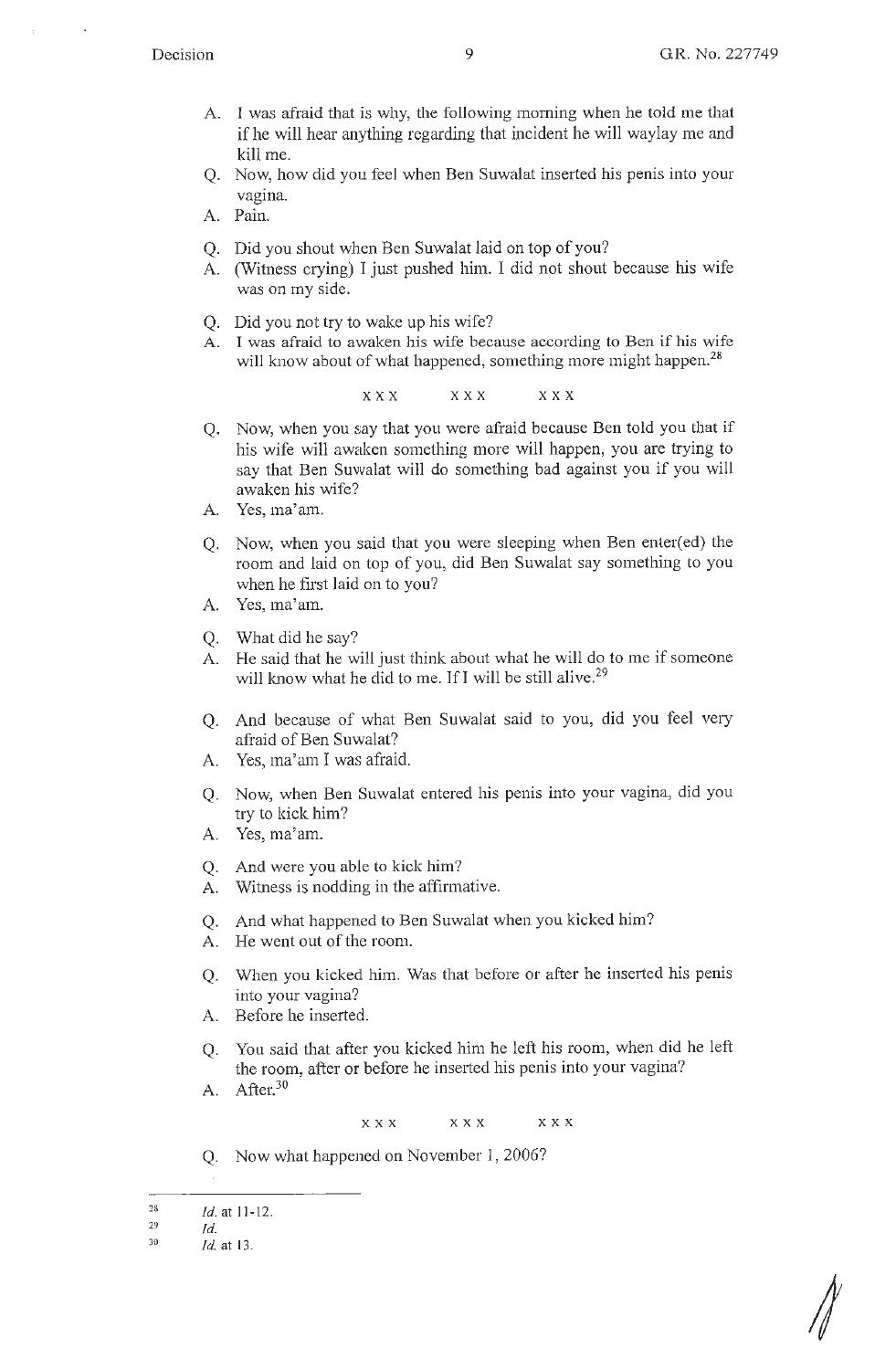- A. At about 10:00 o'clock in the evening, Ben Suwalat went to our house and asked coffee from my father but he did not drink that coffee and then he slept our bench. My father covered him with towel and then my father went up and closed the door. At about 4:00 o'clock in the morning, Ben Suwalat went up.
- Q. Now, you said that at about 4:00 o'clock in the morning, Ben Suwalat went up, where did he go up?
- A. He went up the bed and he did the same thing to me. He removed my clothing because at that time I was wear(ing) 3 garments, a blouse, a skirt, and a panty and then he went on top of me.
- Q. Now, what did he do when he went on top of you?
- A. He removed all my clothing and then he laid on top of me and did what he did last time. He inserted his penis into my vagina and then I pushed him and then he fell from the bed and then he stood up and again laid on top of me.
- Q. So, you mean to say, you pushed him and he fell but he went back and laid on top of you, so, what did you do when he laid on top of you again?
- A. He held both of my hands and then he pointed a knife at me and said, "This is the knife that I am going to kill you if you will tell your father." On the following morning, I went to my father and I told my father that there is a man who went upstairs, but my father did not move or as if did not hear what I said. $31$

**X X X X X X X X X** 

Complainant made a clear, candid, and positive narration of how, in both incidents, appellant went to her bed, undressed her, mounted her, and inserted his penis into her vagina with a threat that he would kill her if she told her father or his wife. The fourteen-year-old complainant could not have merely concocted these ugly details had she not actually experienced them in appellant's hands. *People v. Alberca* is in point:

Indeed, no woman, least of a child, will concoct a story of defloration, allow an examination of her private parts, and subject herself to public trial or ridicule if she has not, in truth, been a victim of rape and impelled to seek justice for the wrong done to her. As found by the RTC and CA, AAA's testimony was candid, spontaneous, and consistent. We find no cogent reason to deviate from such finding.

As it was, the trial court found complainant's testimony to be spontaneous and straightforward. The Court respects the trial court's factual findings on complainant's credibility.<sup>32</sup> For the trial court's assessment of the credibility of the witnesses' testimonies deserves great weight and is conclusive and binding if not tainted with arbitrariness. More so when the

<sup>31</sup>  Id. at 13- 14.

<sup>31</sup>  *People v. Hirang,* 803 Phil. 277, 290(2017).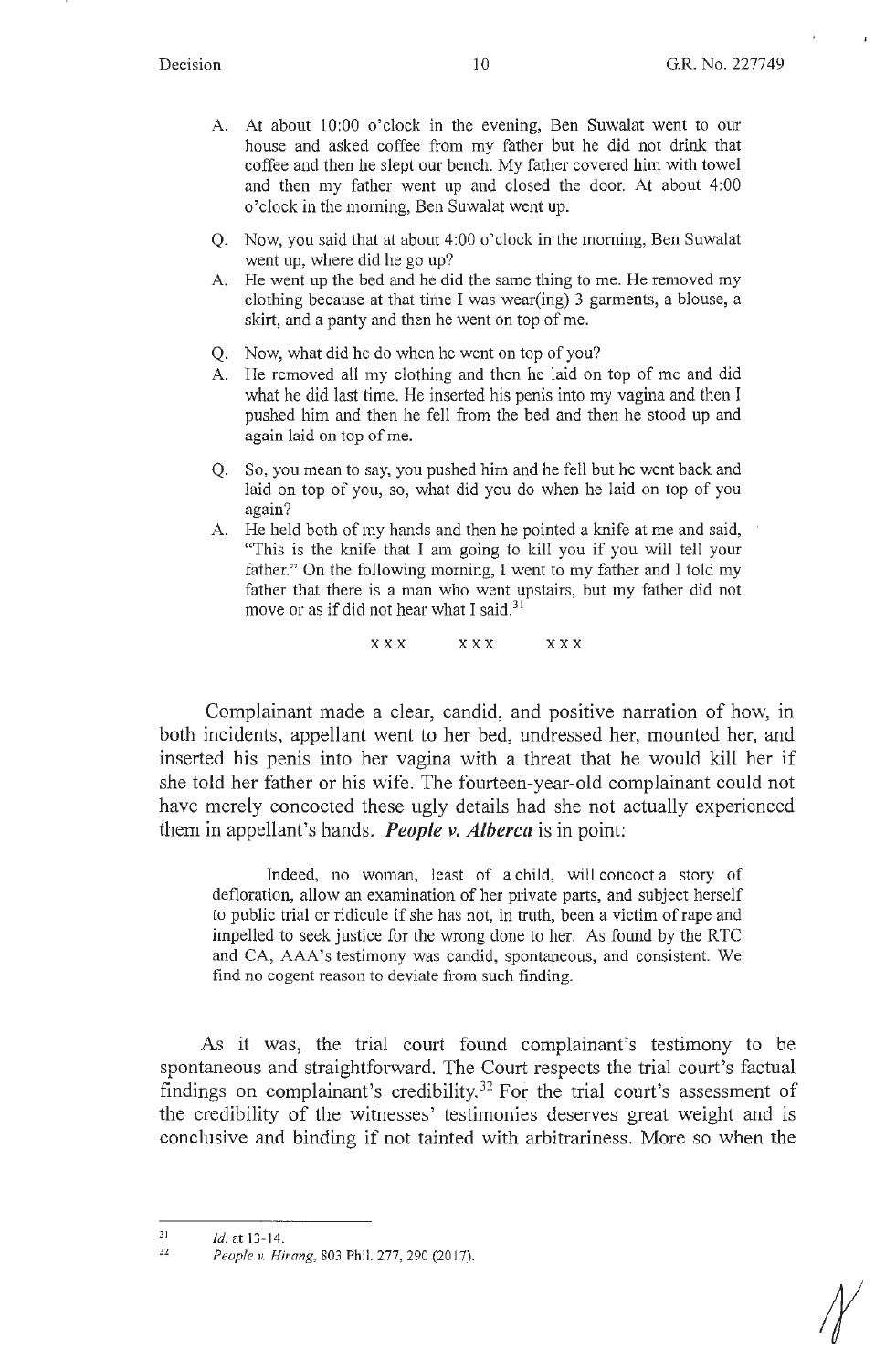trial court's factual findings carry the full concurrence of the Court of Appeals,  $33$  as in this case.

Appellant, however, attempts to discredit complainant, averring that the facts and circumstances narrated by complainant are improbable and questionable. He points out that, it was highly unlikely for him to have raped complainant considering that, in both incidents, there were other people present in the same room with them. If it were true, complainant could have easily asked them for help. But she did not. Likewise, it was impossible to have had sexual intercourse with complainant in his house as complainant herself testified that: (a) she never slept in other people's house; and (b) before he allegedly inserted his penis into her vagina, she kicked him prompting him to walk out of the room. Finally, complainant did not identify him with moral certainty considering that when she told her father about her harrowing experience, she simply said that a "man" went up to her bed and raped her, without specifically naming him.

The argument must fail.

For one, the close proximity of other people or even relatives at the rape scene does not disprove the commission of rape. For lust is no respecter of time and place. *People v. Descartin, Jr.*<sup>34</sup> ordains:

It is well-settled that close proximity of other relatives at the scene of the rape does not negate the conunission of the crime. Rape can be committed even in places where people congregate, in parks, along the roadside, within school premises, inside a house where there are other occupants, and even in the same room where other members of the family are also sleeping. It is not impossible or incredible for the members of the victim's family to be in deep slumber and not to be awakened while a sexual assault is being committed. Lust is no respecter of time and place; neither is it deterred by age nor relationship.

For another, complainant's failure to ask for help and offer tenacious resistance does not negate rape. More so since appellant in fact intimidated and threatened her into submission. At any rate, rape victims react differently when confronted with sexual abuse.<sup>35</sup> Their actions are often overwhelmed by fear rather than reason. While some find the courage to immediately reveal their ordeal, others opt to initially keep the harrowing ordeal to themselves. 36 For a young girl of tender age, it is not uncommon to be intimidated into silence by the mildest threat against her life.<sup>37</sup> As shown, appellant here repeatedly threatened to kill complainant who was then only fourteen (14) years old.

<sup>33</sup>  *Castillano v. People,* G.R. No. 2222 IO (Notice), June 20, 20 I 6.

<sup>34</sup>  8 10 Phil. 881,892 (2017).

<sup>35</sup>  People v. Barberan, 788 Phil. 103, 111 (2016).

<sup>36</sup>  People v. Descartin, Jr., supra note 34, at 893.

<sup>37</sup>  *People v. Villamor,* 780 Phil. 8 17, 830-831 (2003).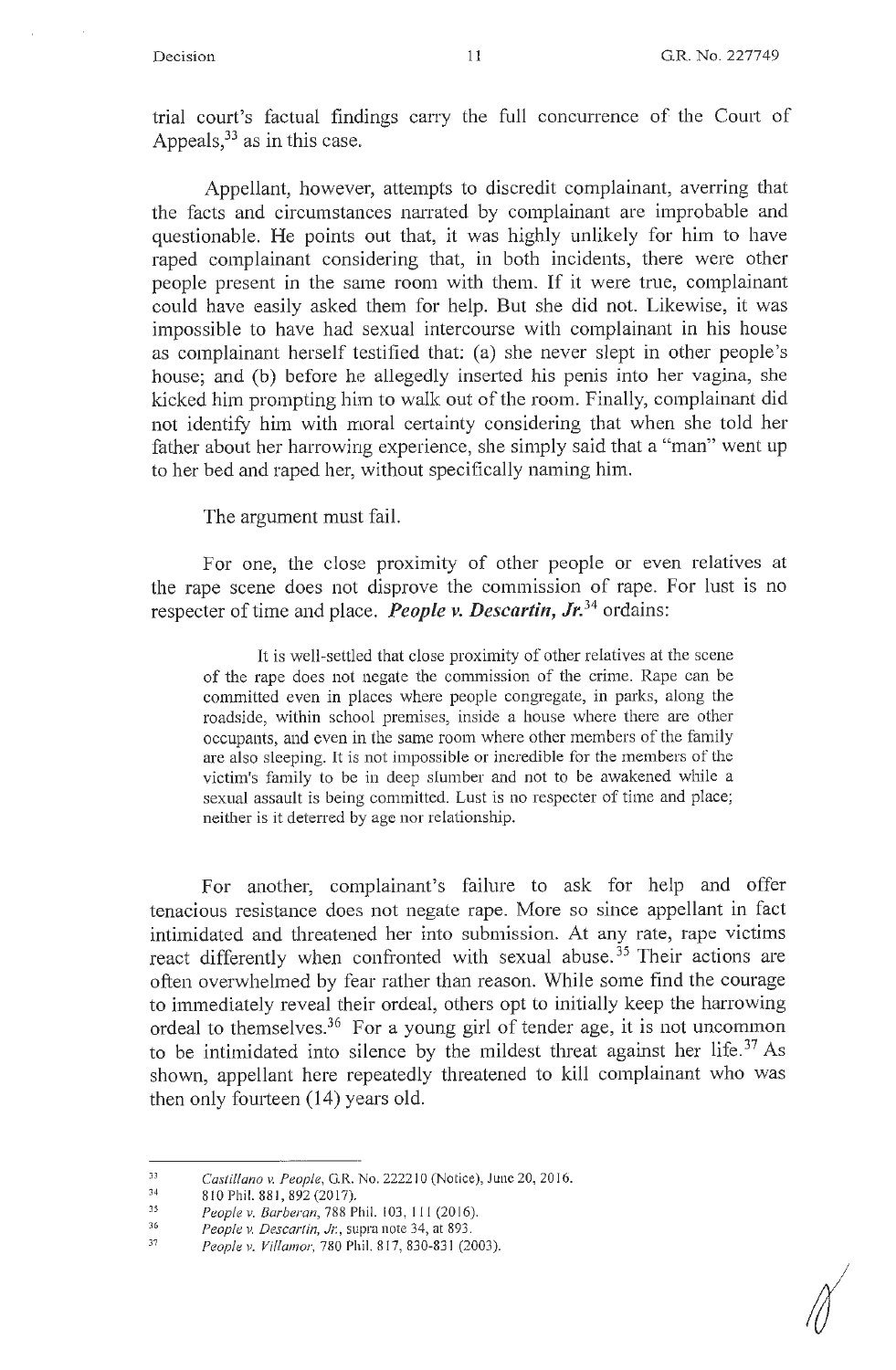*4* 

Notably, complainant tried to repel, albeit unsuccessfully, appellant's sexual acts by pushing, kicking, and boxing him. She later reported the rape incidents to her father, the barangay officials, and the police officers. She also submitted herself to physical examination. Complainant's courageous actions against appellant are eloquent proofs that she was truly wronged and she wanted the wrongdoer to be punished accordingly.

Still another, complainant did not categorically state that she never slept in other people's house, specifically in appellant's house in August 2006. The fact that she stayed in their own house when their father had no work does not absolutely preclude the possibility of her sleeping in other people's house. In fact, she testified that there was no instance that she slept **in** their house when her father was not there. She, too, categorically testified that appellant's wife made her and her sister sleep in appellant's house that fateful night when the first rape incident happened.

Appellant next claims as doubtful the allegation of penile penetration during the first rape incident. Indeed, appellant left the room after complainant kicked him, but he did so after he had already inserted his penis into her vagina. Complainant testified:

- Q. Now, when Ben Suwalat entered his penis into your vagina, did you try to kick him?
- A. Yes, ma'am.
- Q. And were you able to kick him?
- A. Witness is nodding in the affirmative.
- Q. And what happened to Ben Suwalat when you kicked him?
- A. He went out of the room.
- Q. When you kicked him. Was that before or after he inserted his penis into your vagina?
- A. Before he inserted.
- Q. **You said that after you kicked him he left his room, when did he left the room, after or before he inserted his penis into your vagina?**
- A. **After. <sup>38</sup>**(Emphasis added)

Indubitably, there was penile penetration in both incidents. We reckon with complainant's graphic account of the first incident in August 2006: *"At first Ben Suwalat remove(d) my clothing then he laid on top of me and then he made it (his penis) enter.*<sup>139</sup> x x x "Into my vagina.<sup>140</sup> x x x She felt *"Pain.* "<sup>41</sup> As regards the second incident on November 1, 2006, complainant

<sup>38</sup> Ro//o,p.13. 39 *Id.* at 11.

<sup>40</sup>*Id.* at 11. 41 *Id.* at 2.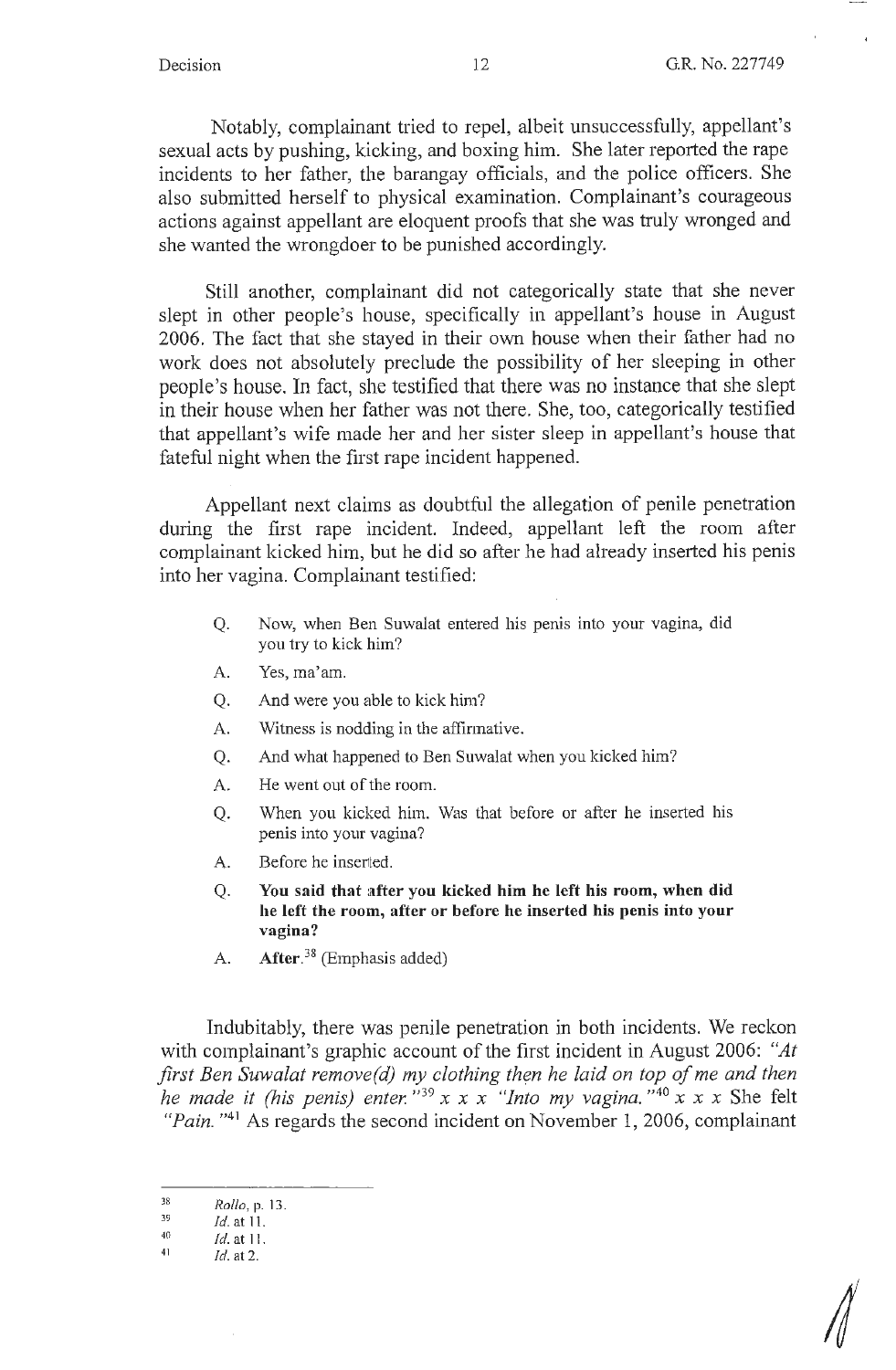vividly narrated: *"He (appellant) removed all my clothing and then he laid on top of me and did what he did last time. He inserted his penis into my vagina and then I pushed him and then he fell from the bed and then he stood up and again laid on top of me.* "42 If this is not penile penetration, what is?

Finally, appellant claims that his identity was not established considering that when complainant disclosed her ordeal to her father, she only said that a "man" raped her, without specifically naming him. This is misleading as appellant only cited a portion of complainant's testimony. A contextual reading of complainant's testimony readily shows that the "man" she was referring to was appellant. Her testimony is replete with references to appellant. In fact, she specifically named appellant *"Ben Suwalat"* as the one who raped her on both occasions.

While appellant's conviction was primarily based on complainant's testimony, the same solidly conforms with the physical evidence through the medical findings of Dr. Duyag that complainant sustained a "complete healed hymenal laceration at 5 o'clock position" which, taken together with complainant's credible disclosure and age, "shows definite evidence of sexual abuse." Dr. Duyag also explained that the absence of fresh laceration does not necessarily mean that no rape was committed as it is possible for sexual intercourse not to result in a laceration.

At any rate, appellant's defenses boil down to denial and alibi. These are the weakest of all defenses - - - easy to contrive but difficult to disprove. As between complainant's credible and positive identification of appellant as the person who had carnal knowledge of her against her will, on one hand, and appellant's bare denial and alibi, on the other, the former indubitably prevails.43

Where nothing supports the alibi except the testimonies of a close relative and friend, appellant's wife and neighbor in this case, it deserves but scant consideration.<sup>44</sup> For such testimonies are suspect and cannot prevail over the unequivocal declaration of a complaining witness. More, the testimony of appellant's neighbor is immaterial as it only pertains to appellant's activities on November 1, 2006, from 8 o'clock until 10 o'clock in the morning, when the second rape incident had long been consummated.

*Appellant is estopped from assailing his warrantless arrest* 

 $\sqrt{2}$ 

<sup>42</sup>  *Id.* at 13.

<sup>43</sup>  *Etino v. People,* 826 Phil. 32, 48(2018); *People v. Candellada,* 713 Phil. 623, 637(20 13).

<sup>44</sup>  *People v. Sanchez, 419 Phil. 808, 814 (2001).*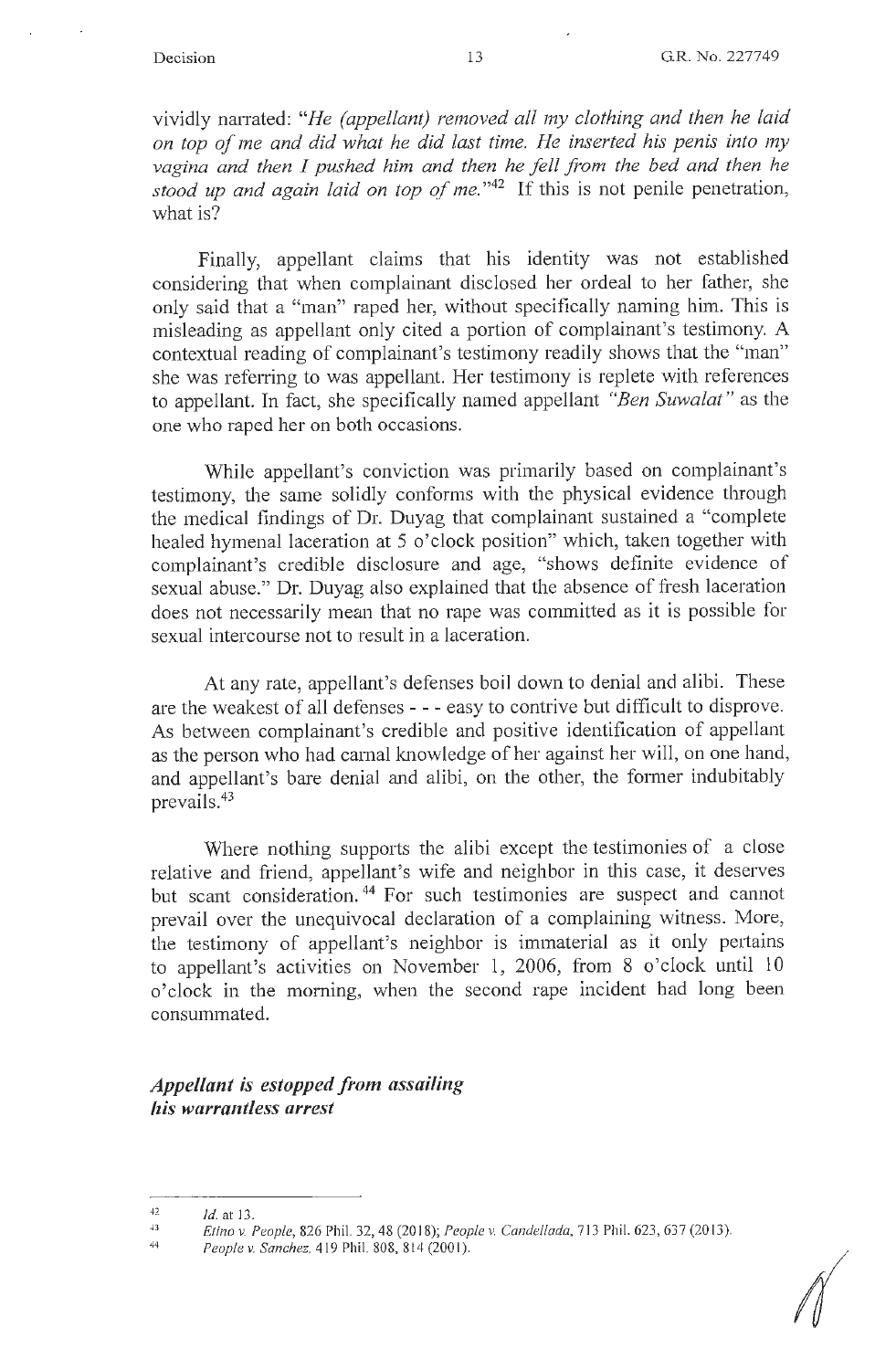$\sqrt{2}$ 

It is settled that an accused is estopped from assailing any irregularity of his arrest if he fails to raise this issue or to move for the quashal of the information against him on this ground before arraignment.<sup>45</sup>

Here, appellant went into arraignment and actively participated in his trial, without questioning his arrest. He only challenged his warrantless arrest on appeal, after a verdict of conviction was handed down by the trial court. Appellant's challenge, therefore, came too late in the day.

At any rate, the Court of Appeals correctly affirmed appellant's conviction. For the alleged irregularity of appellant's arrest is not sufficient to invalidate the judgment of conviction. *Castillano v. People***<sup>46</sup>**is *apropos:* 

Nevertheless, even if the petitioner's warrantless arrest is proven to be indeed invalid, this eventuality would still not support his cause; it is settled that the illegal arrest of an accused is not sufficient cause to set aside a valid judgment rendered upon a sufficient complaint after a trial free from error.

All told, we find that the CA did not commit any reversible error in affirming the petitioner's conviction of the crime of rape.

#### *The Penalty*

Rape is penalized under Article 266-A of the Revised Penal Code, as amended by RA 8353. It carries the penalty of *reclusion perpetua*<sup>47</sup> unless attended by the qualifying circumstances defined under Article 266-B. 48 The offender's knowledge of the victim's mental disability during the commission of the crime of rape is a special qualifying circumstance which makes it punishable by death. To be properly appreciated, such qualifying circumstance must be sufficiently alleged and proved with equal certainty and clearness as the crime itself. Otherwise, the same cannot be recognized<sup>49</sup> and there can be no conviction of the crime in its qualified form.

Here, appellant's knowledge of complainant's mental retardation at the time of the commission of rape cannot be appreciated as a qualifying or aggravating circumstance as there is no sufficient and competent evidence to substantiate the same. Neither is there a clear evidence that complainant is a mental retardate. The prosecution did not present any evidence that complainant exhibited external manifestations of mental retardation. On the other contrary, psychiatrist Dr. Ali Robles testified that complainant could not be conclusively considered a mental retardate because complainant

*Id.* 

<sup>45</sup>  *Castillano v. People,* supra note 33.

<sup>46</sup> 

<sup>47</sup>  Revised Penal Code, Article 266-8. *Penalty .* - Rape under paragraph 1 of the next preceding article shall be punished by *reclusion perpetua*.

<sup>48</sup>  *People v. Mingming,* 594 Phil. 170, 196- 197 (2008).

<sup>49</sup>  *People v. Niebres,* 822 Phil. 68, 77 (2017).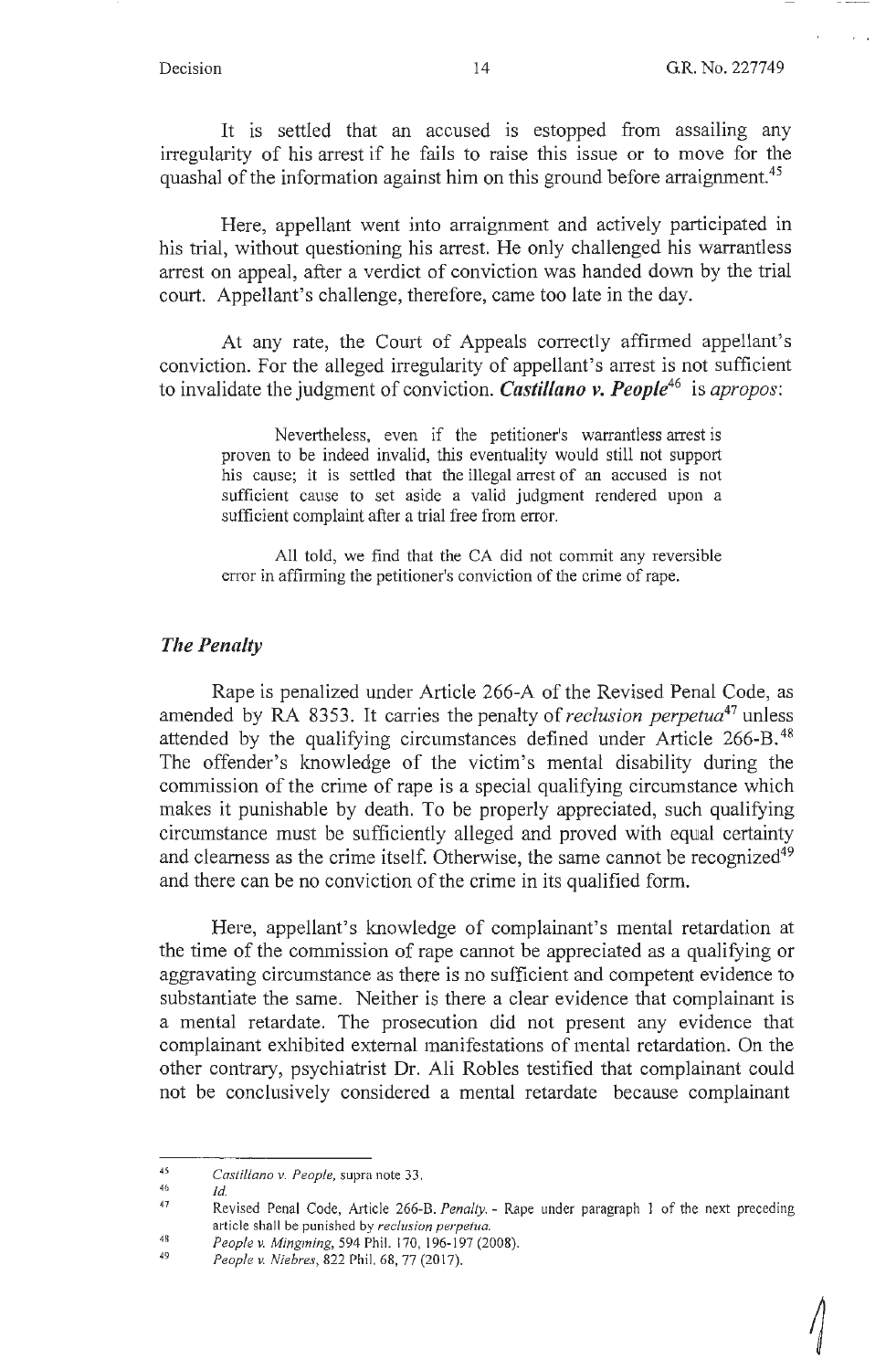performed well in her adaptive skills. She further opined that complainant's mental ability can be improved given age-appropriate education. Likewise, psychologist Amelita Lelia Piojo found that while complainant's mental age is eight (8) years old, her adaptive skills level is not of a mental retardate.

In *People v. Niebres*,<sup>50</sup> the prosecution failed to prove beyond reasonable doubt that the accused was aware of the victim's mental disability at the time he raped her. The Court, thus, convicted him of Simple Rape only and meted the the penalty of *reclusion perpetua* plus civil indemnity, moral damages, and exemplary damages of P75,000.00 each, with interest.

All told, both the trial court and the Court of Appeals correctly convicted appellant of Simple Rape and sentenced him to *reclusion perpetua* in Criminal Case No. 06-63115 and in Criminal Case No. 06- 63116. In accord with prevailing jurisprudence, we also sustain the awards of civil indemnity, moral damages and exemplary damages of P75,000.00 each, subject to six percent (6%) annual interest from finality of judgment until fully paid. $51$ 

**ACCORDINGLY,** the appeal is **DENIED.** The Decision dated July 29, 2016 of the Court of Appeals in CA-G.R. CR-HC No. 01734 is **AFFIRMED.** In Criminal Case No. 06-63115 and Criminal Case No. 06- 63116, appellant **Ben Suwalat** is found **GUILTY** of **SIMPLE RAPE** under Article 266-A, paragraph 1 (a), in relation to Article 266-B of the Revised Penal Code, and sentenced to **RECLUSION PERPETUA** in each case.

He is further ordered to **PAY** complainant **CCC** for each count of **SIMPLE RAPE** P75,000.00 as civil indemnity, P75,000.00 as moral damages, and P75,000.00 as exemplary damages. All monetary awards are subject to six percent (6%) interest *per annum* from finality of this decision until fully paid.

#### **SO ORDERED.**

**AMY C. LAZARO-JAVIER** *I* Assotiate Justice

- 2. 1 Where the penalty imposed is *reclusion perpetua,* other than the above-mentioned: a. Civil indemnity  $- P75,000.00$ 
	- b. Moral damages  $-$  P75,000.00
	- c. Exemplary damages  $P75,000.00;$

*<sup>50</sup>*  51 Id at 79.

*People v. Nepomuceno, J,:,* G.R. No. 227092 (Notice), February 5, 2020; *People v. Juguela,* 783 Phil. 806, 848-849(2016).

<sup>&</sup>quot;II. For Simple Rape/Qualified Rape:

XXX X XX XXX